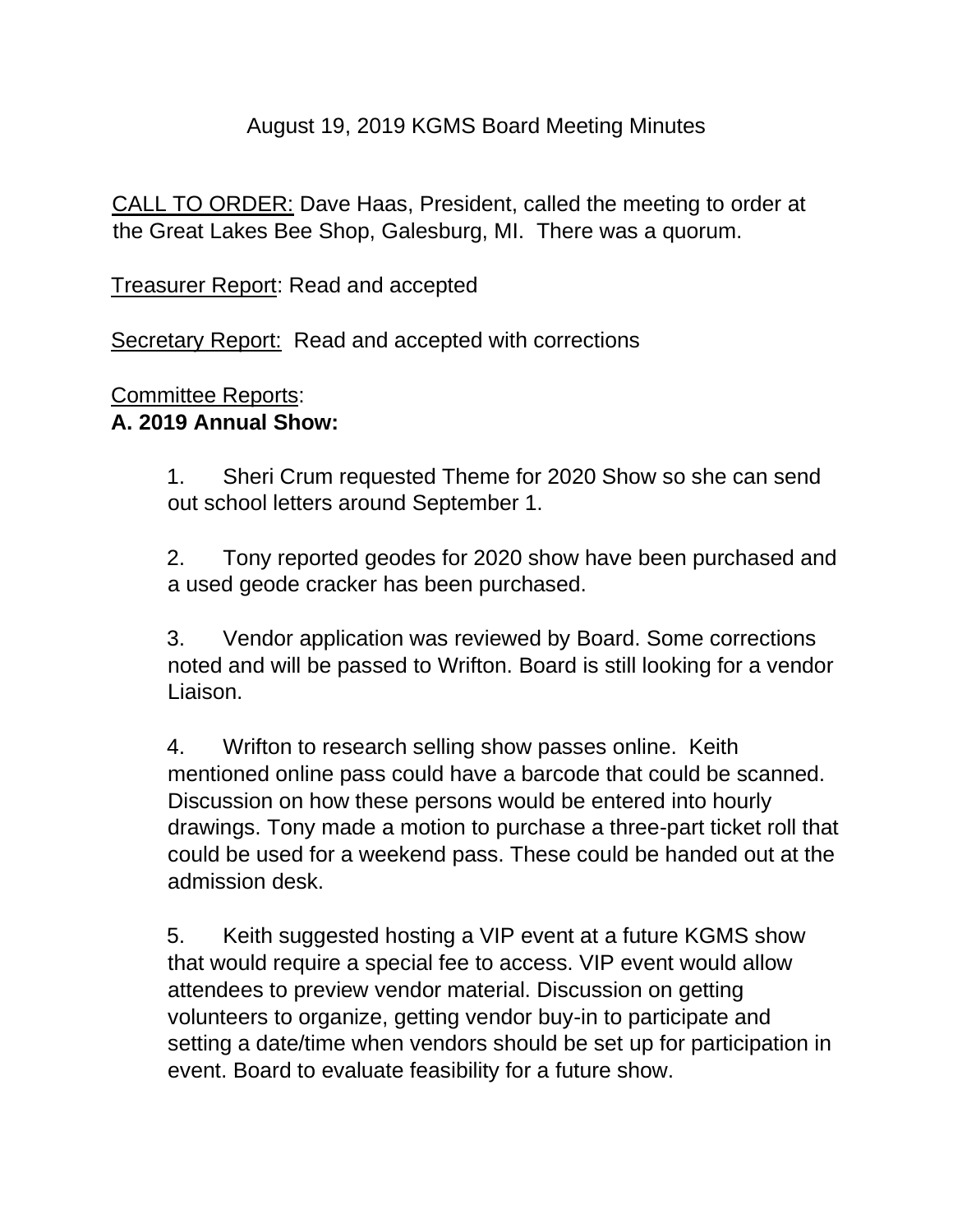6. Motion was made to raise donation at 2020 Show to \$5. Motion was seconded and passed.

# **B. Hospitality Committee**

1. Nothing to report

# **C. Kids Area Committee**

1. Donna reported KGMS needs a replacement for running Gold Panning station for 2020 show.

## **D. Education Committee**

- 1. Discussion on getting WMU geology students interested in applying for KGMS scholarship. Bill to bring a copy of WMU scholarship form to September General Meeting. WMU reports that KGMS Scholarship application is emailed to every WMU undergraduate and graduate geology student. Dave to speak about scholarship to WMU Geology students. Dave suggested KGMS give a donation to WMU to improve museum.
- 2. Donna to deliver Grant Application to Wrifton for website
- 3. Otsego Public Library has requested a presentation from KGMS
- 4. Keith suggested KGMS could fund a WMU chair in the future to get more visibility with WMU students. There was some concern that this would be an ongoing commitment that KGMS may not be able to sustain.
- 5. Kalamazoo Valley Community College has asked for KGMS involvement in a presentation

#### **E. Miscellaneous**

1. Sheri to check on price of fieldtrip t-shirts. Dave will present idea of fieldtrip t-shirts to club at September General Meeting to see how much interest there is.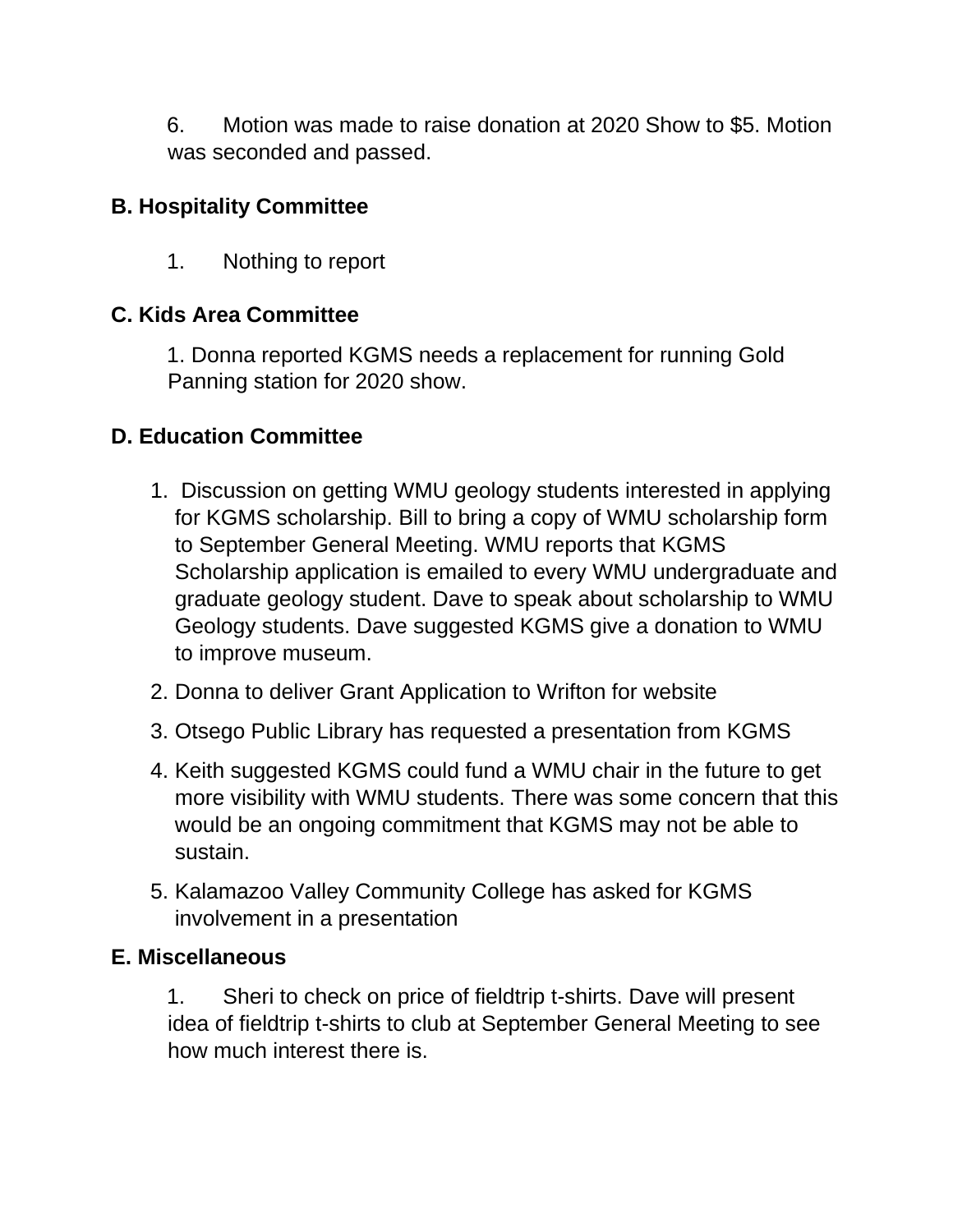2. Discussions on replacement of Board Members whose terms are expiring this year. Dave to ask general membership for nominations at September General Meeting. Keith suggested an online posting of term dates so membership knows when a Board Member office is up for re-election. Suggestion to stagger expiration dates of terms for Treasurer, Vice President, President and Secretary and limit terms to two years. Currently these offices all expire the same year. If approved, this will need to be mentioned in the bilaws revision.

3. Dennis requested \$300 for trash and portable bathrooms for the tailgate. Any excess would be used for advertising.

4. Dave presented a summary of changes to the Bi-Laws. Dave to send bilaws revisions to Board via email. Schedule is to solicit changes in September, finalize updates in October, general membership vote in November and submit to State of Michigan in December.

5. Motion was made for \$150 budget for Dave to print Bi-laws for general membership review and to reprint How-To Booklet for members purchase

6. Dave requested membership numbers and show attendance from 2015 to present from Anna-Marie.

7. Anna to take notes for minutes at September General Meeting as recording secretary will be absent.

Meeting adjourned at 9:00p.m. Next Board Meeting September 16, 2019 7:00p.m.

Cynthia Gauthier **Date Approved with corrections**: September 16, 2019 Recording Secretary